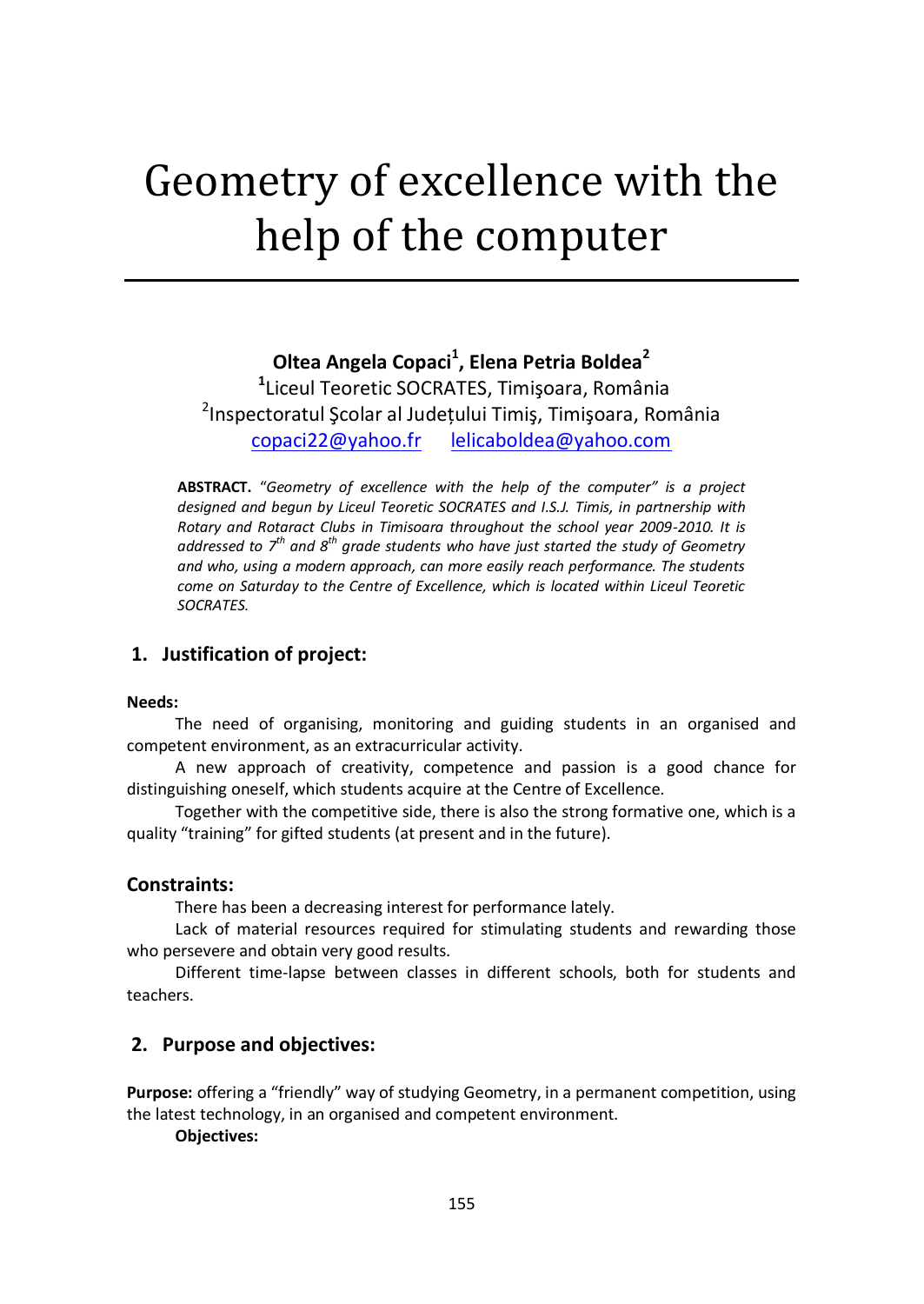shaping a mathematical thinking expressed by adequate mathematical behaviour;

causing an intrinsic motivation for the study of Mathematics;

 causing practical behaviour oriented towards active use of knowledge in Mathematics;

 spotting out elements for highlighting creativity in handling the mathematical apparatus;

 stimulating the competitive environment for natural development of the student, not only in the study, but also in the mentality.

## **3. Operational plan of action**

The project required following certain achievement stages.

**3.1. The information stage** based on informing teachers and students about the project's purpose, which took place in October 2009, as well as throughout the whole development of the project.

**3.2. The organisation stage,** which took place in October, consisted of forming the group of students with abilities and interest in Mathematics from secondary schools  $7^{th}$ and  $8<sup>th</sup>$  grades) in the county and informing the group of mentor teachers who work or will actively work at the Centre of Excellence. A plan in concordance with the analytical program, the theoretical part and auxiliary materials (work sheets, test papers, educational programs) were designed.

The impact was greater than we thought both in the case of the students and that of the teachers, so 74 students (in the  $7<sup>th</sup>$  grade) and 61 students (in the  $8<sup>th</sup>$  grade) subscribed. 14 teachers with great experience who master working with new technology wanted to help the implementation of the project.

**3.3. The achievement stage:** is based on formation activity development, on monitoring and analysing the evolution of the group of students with abilities or interest in Mathematics through the implementation of the designed programs.

The achievement stage of the project takes place from  $1<sup>st</sup>$  November 2009 until  $30<sup>th</sup>$  June 2010, according to the planner.

Up until now ten activities took place on Saturday at the Centre of Excellence, located within Liceul Teoretic SOCRATES, according to the planner.

During these activities students listened to the teachers, who using a laptop, an overhead projector, a smart board, exhibited a Geometry issue through some well-known educational programs ("between game and a 10" from Intuitext) or the ones designed by the students themselves. Students also solved real problems using the devices for geometrical figure drawing with the help of the high-tech tools offered to everyone by GeoGebra's site: [www.geogebra.org.](http://www.geogebra.org/) or by some programs designed by teachers.

Each time students finish their classes, they are assessed and their results are published on the school's site ([www.liceulsocrates.ro\)](http://www.liceulsocrates.ro/) or on the site of the Centre of Excellence [\(www.excelenta.liceulsocrates.ro\)](http://www.excelenta.liceulsocrates.ro/).

According to the rule, a ranking will be made with the points students receive during each stage, alongside with those from the final competition. The first students in the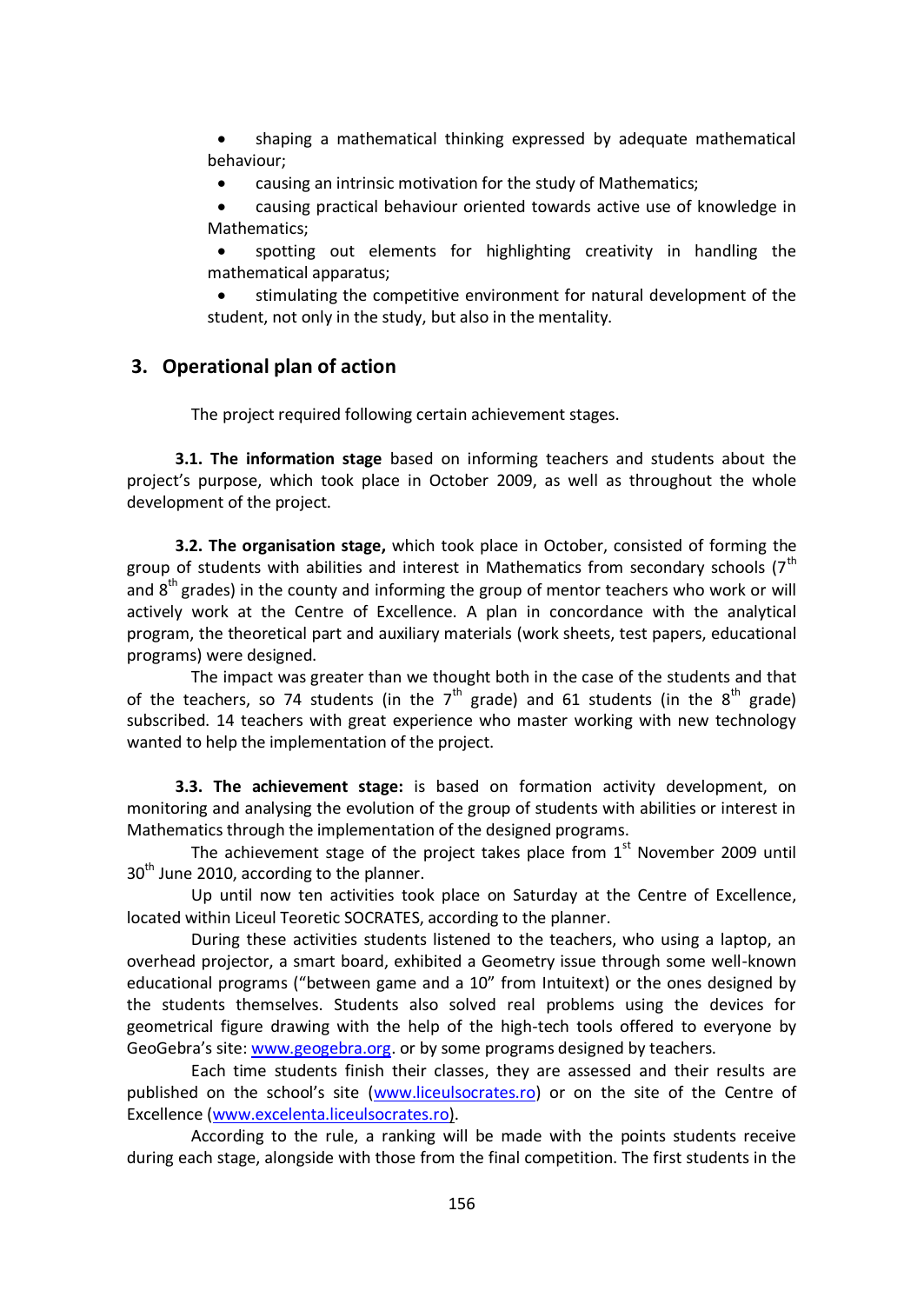ranking will be rewarded by the sponsors and will be read about in the section of the Centre of Excellence's site called "We take pride in them."

**We would like to mention that access to the centre of excellence is free of charge!**

**3.4. The analysis, synthesis and assessment stage:** requires analysing the activities and spreading out the results of the study with the purpose of building public opinion concerning the problems of the gifted students, of introducing new technology in the teaching process and of the impact all those have on the rigorous shaping of mathematical or intuitive thinking of the students.

**3.5. The final assessment stage of the project:** highlighted by the final report for establishing the positive and negative aspects of the project, taking into consideration the following:

| No | <b>OBJECTIVES</b>                                                                                                                       | <b>POSITIVE ASPECTS</b>                                                                                                       | <b>NEGATIVE ASPECTS</b>                                                                                                             |
|----|-----------------------------------------------------------------------------------------------------------------------------------------|-------------------------------------------------------------------------------------------------------------------------------|-------------------------------------------------------------------------------------------------------------------------------------|
| 1. | Shaping a mathematical<br>thinking expressed by<br>adequate mathematical<br>behaviour                                                   | Increasing interest of<br>students in "new<br>teaching methods",<br>which include: the<br>computer, the smart<br>board.       | Lack of interest of some<br>students in deeply studying<br>the field                                                                |
| 2. | Causing an intrinsic<br>motivation for the study of<br><b>Mathematics</b>                                                               | Understanding the<br>need for clarity in<br>thinking (necessary in<br>the making and doing<br>of homework by<br>students)     | Lack of perseverance in the<br>study                                                                                                |
| 3. | Causing practical behaviour<br>(using the computer and<br>the Internet) oriented<br>towards active use of<br>knowledge in Mathematics   | Interest in<br>mathematical<br>programs on the<br>computer which<br>through "game"<br>stimulates the<br>process of learning   | Tendency towards<br>superficiality induced by the<br>"easy" way of "mathematical<br>itineraries" suggested by<br>each theme's games |
| 4. | Spotting out elements for<br>distinguishing creativity in<br>handling the mathematical<br>apparatus                                     | Desire to be original<br>and to be<br>appreciated                                                                             | Difficulty in removing some<br>wrong skills in handling the<br>mathematical apparatus                                               |
| 5. | Stimulating the competitive<br>environment for students'<br>natural development, not<br>only in the study, but also in<br>the mentality | Through testing and<br>rewarding students<br>during each stage,<br>the spirit of<br>combativity and fair<br>play is developed | Desire to gain prizes greater<br>than that of performing                                                                            |